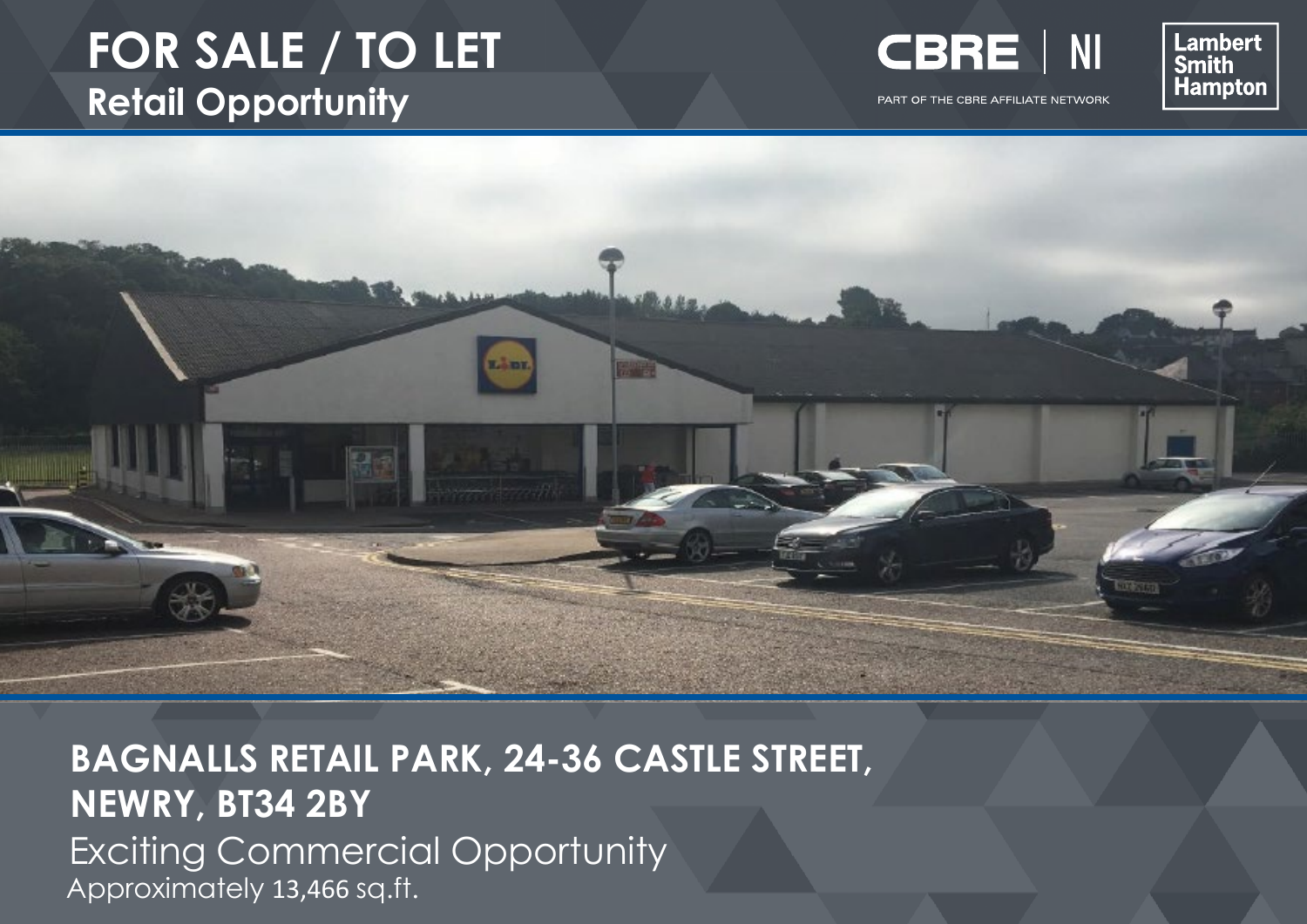#### BAGNALLS RETAIL PARK, 24-36 CASTLE STREET, **NEWRY**

**CBRE** 

PART OF THE CBRE AFFILIATE NETWORK



### **Location**

The city of Newry is located on the border with the Republic of Ireland, approximately 40 miles south of Belfast and 60 miles north of Dublin. Newry, Mourne and Down Borough Council has a population of 179,000 people. The premises occupies a prominent position on Castle Street in the city centre adjacent to Bagenal's Castle and is within close proximity to The Quays and Buttercrane Shopping Centres.

## **Key Benefits**

- Prominent position
- On site Car Parking (124 spaces)
- Purpose built unit totalling 13,466 sq ft
- Suitable for a variety of uses subject to planning

# **Description**

The subject premises comprises a 13,466 sq.ft modern purpose-built Lidl store with a sales floor of 10,731 sq.ft sales floor, 124 car parking spaces and servicing facilities and should be capable of occupation in September 2021 following Lidl's relocation. The premises are also suitable for showroom, health and beauty and medical uses, subject to any necessary planning consent.

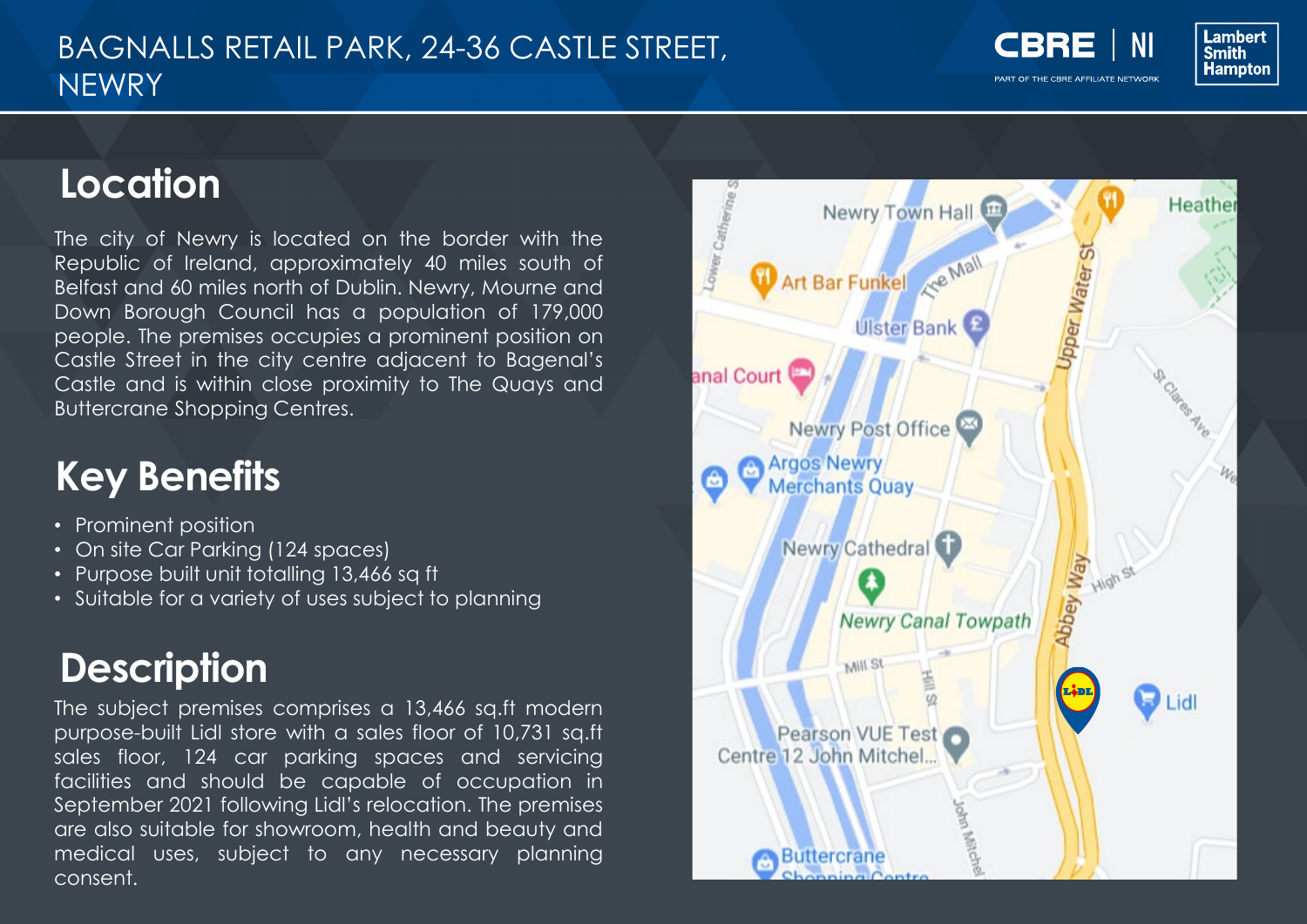**CBRE NI** 

PART OF THE CBRE AFFILIATE NETWORK



## **Accommodation**

| <b>Bagnalls Retail Park, 24-36 Castle Street,</b><br><b>Newry</b> |                |            |
|-------------------------------------------------------------------|----------------|------------|
| Sales                                                             | 10,732 Sq. ft  | 997 Sq. M  |
| Ancillary                                                         | 2,734 Sq. ft   | 254 Sq. M  |
| Total                                                             | 13,466 sq. ft. | 1,251 sq.M |



Image for identification purposes only. Copy Floor plans are available upon request.

# **LEASE & SAL DETAILS**

On plication.

# **VAT**

All prices, charges and outgoings are quoted exclusive of, but may be liable to Value Added Tax at the prevailing rate.

## **Rates Payable**

We have been advised by Land and Property Services that the rateable value is £161,500 . The rate poundage for 2020/21 is £0.515209 therefore the rates payable for the current year are £83,206.25.